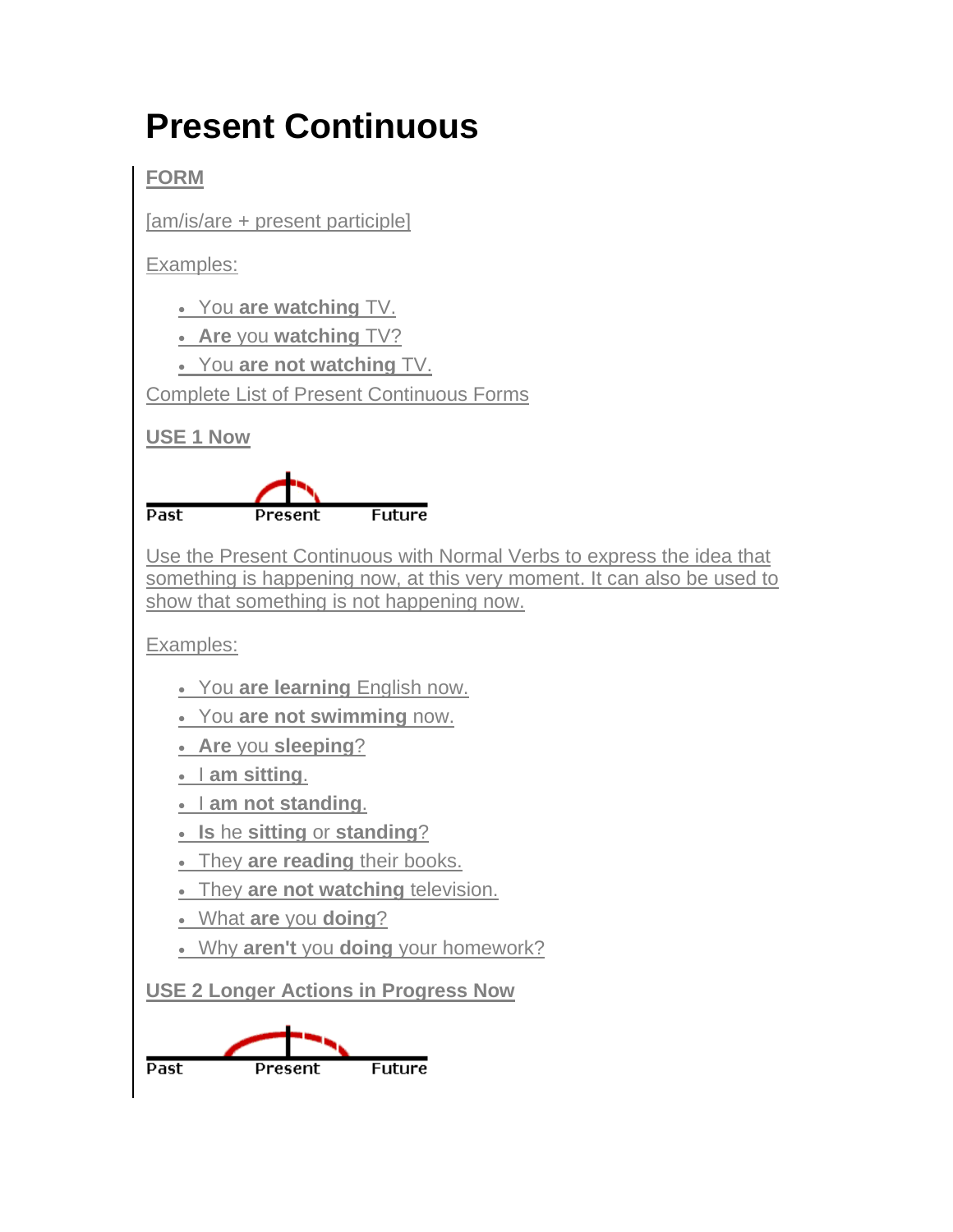In English, "now" can mean: this second, today, this month, this year, this century, and so on. Sometimes, we use the Present Continuous to say that we are in the process of doing a longer action which is in progress: however, we might not be doing it at this exact second.

Examples: (All of these sentences can be said while eating dinner in a restaurant.)

- I am studying to become a doctor.
- I am not studying to become a dentist.
- I **am reading** the book *Tom Sawyer.*
- I am not reading any books right now.
- **Are** you **working** on any special projects at work?
- **Aren't** you **teaching** at the university now?

## **USE 3 Near Future**



Sometimes, speakers use the Present Continuous to indicate that something will or will not happen in the near future.

Examples:

- **I am meeting** some friends after work.
- I am not going to the party tonight.
- **Is** he **visiting** his parents next weekend?
- **Isn't** he **coming** with us tonight?

**USE 4 Repetition and Irritation with "Always"**



The Present Continuous with words such as "always" or "constantly" expresses the idea that something irritating or shocking often happens. Notice that the meaning is like Simple Present, but with negative emotion. Remember to put the words "always" or "constantly" between "be" and "verb+ing."

Examples: